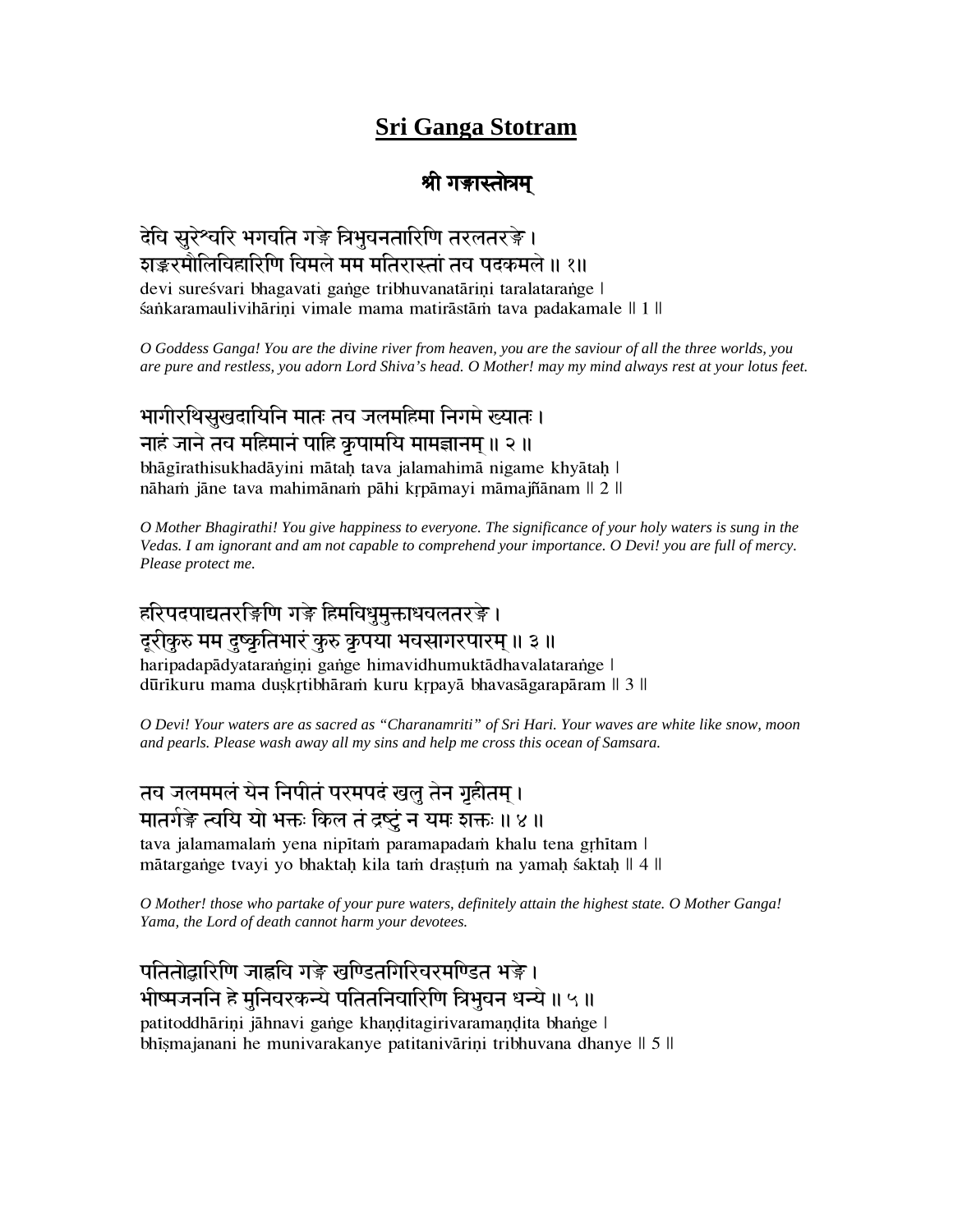*O Jahnavi! your waters flowing through the Himalayas make you even more beautiful. You are Bhishma's mother and sage Jahnu's daughter. You are saviour of the people fallen from their path, and so you are revered in all three worlds.*

े कल्पलतामिच फलदां लोके प्रणमंति यस्त्वां न पतति शोके । पारावारविहारिणि गङ्गे विमुखयुवतिकृततरलापाङ्गे ॥ ६ ॥ kalpalatāmiva phaladām loke praņamati yastvām na patati śoke l pārāvāravihārini gange vimukhayuvatikrtataralāpānge || 6 ||

*O Mother! You fulfill all the desires of the ones devoted to you. Those who bow down to you do not have to grieve. O Ganga! You are restless to merge with the ocean, just like a young lady anxious to meet her beloved.*

#### तव चेन्मातः स्त्रोतः स्नातः पनरपि जठरे सोऽपि न जातः | नरकनिवारिणि जाह्नवि गङ्गे कलुषविनाशिनि महिमोत्तुंङ्गे ॥ ७ ॥ tava cenmātah strotah snātah punarapi jathare so'pi na jātah l narakanivārini jāhnavi gange kalusavināśini mahimottumnge || 7 ||

*O Mother! those who bathe in your waters do not have to take birth again. O Jahnavi! You are held in the highest esteem. You destroy your devotee's sins and save them from hell.*

#### पुनरसदङ़े पुण्यतरङ़े जय जय जाह्नवि करुणापाङ़े । इन्द्रमकटमणिराजितचरणे सखदे **शभदे भत्यशरण्ये ॥ ८ ॥**

punarasadange punyatarange jaya jaya jāhnavi karuņāpānge | indramukutamanirājitacarane sukhade sµbhade bhrtyasaranye || 8 ||

*O Jahnavi! You are full of compassion. You purify your devotees with your holy waters. Your feet are adorned with the gems of Indra's crown. Those who seek refuge in you are blessed with happiness.*

### रोगं शोकं तापं पापं हर मे भगवति कुमतिकलापम। त्रिभुवनसारे वसुधाहारे त्वमसि गतिर्मम खलु संसारे ॥ ९ ॥

rogam śokam tāpam pāpam hara me bhagavati kumatikalāpam | tribhuvanasāre vasudhāhāre tvamasi gatirmama khalu samsāre || 9 ||

*O Bhagavati! Take away my diseases, sorrows, difficulties, sins and wrong attitudes. You are the essence of the three worlds and you are like a necklace around the Earth. O Devi! You alone are my refuge in this Samsara.*

अलकानन्दे परमानन्दे कुरु करुणामयि कातरवन्द्ये। तव तटनिकटे यस्य निवासः खलु वैकुण्ठे तस्य निवासः ॥ १० ॥ alakānande paramānande kuru karuņāmayi kātaravandye | tava tatanikate yasya nivāsah khalu vaikunthe tasya nivāsah || 10 ||

*O Ganga! those who seek happiness worship you. You are the source of happiness for Alkapuri and source of eternal bliss. Those who reside on your banks are as privileged as those living in Vaikunta.*